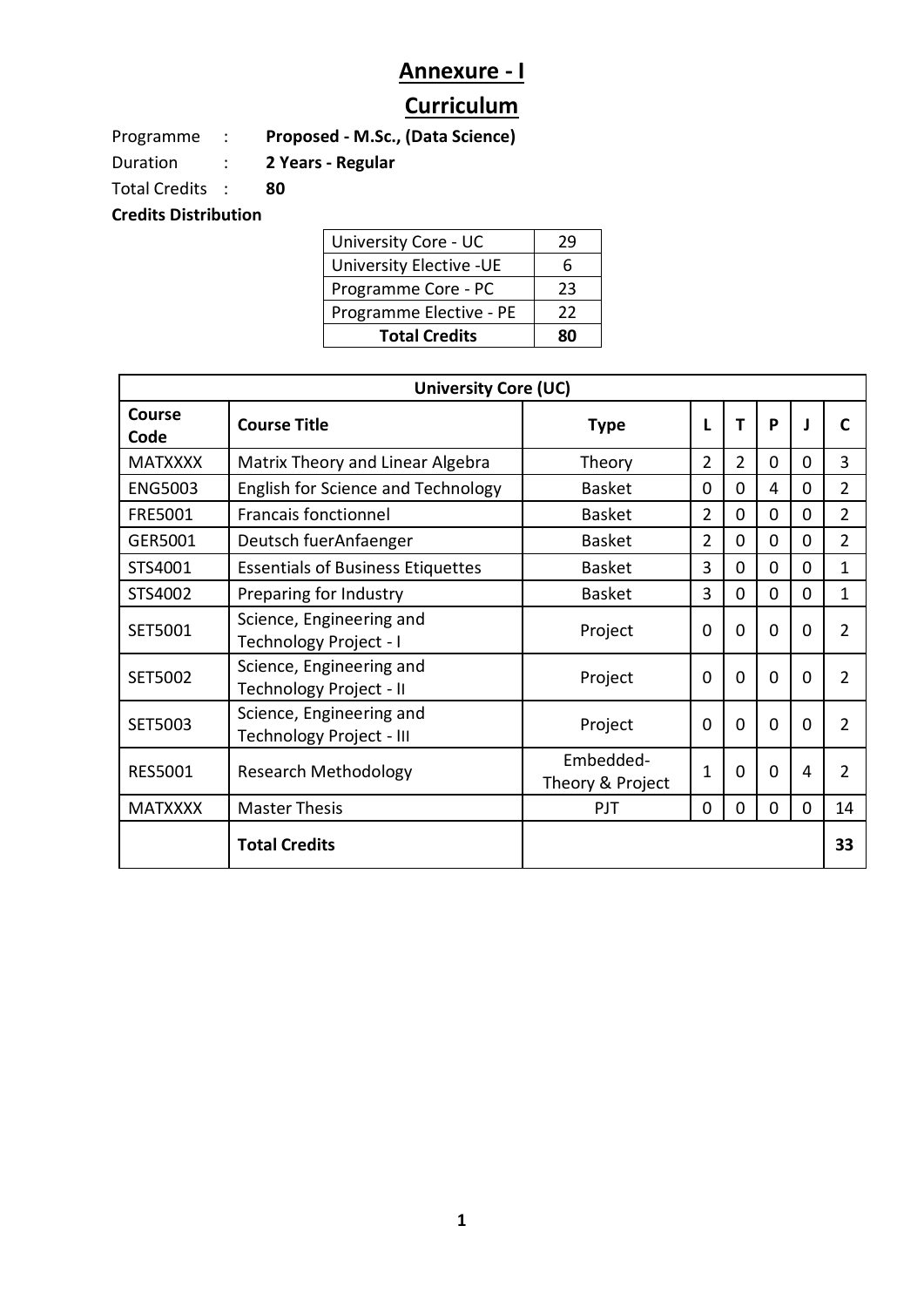| <b>University Elective (UE)</b> |                                                |                                       |                |          |                |          |      |
|---------------------------------|------------------------------------------------|---------------------------------------|----------------|----------|----------------|----------|------|
| <b>Course</b><br>Code           | <b>Course Title</b>                            | Type                                  | L              | т        | P              | J        | C    |
| <b>ITE 6013</b>                 | Big-data analytics                             | Embedded-<br>Theory &<br>Project      | 3              | $\Omega$ | $\Omega$       | 4        | 4    |
| <b>CSE 5003</b>                 | Database systems: Design and<br>Implementation | Embedded-<br>Theory, Lab &<br>Project | $\overline{2}$ | $\Omega$ | $\overline{2}$ | 4        | 4    |
| <b>CSE 5001</b>                 | Algorithms: Design and Implementation          | Embedded-<br>Theory & Lab             | $\overline{2}$ | $\Omega$ | $\overline{2}$ | $\Omega$ | 3    |
| <b>CSE 6005</b>                 | <b>Machine Learning</b>                        | Embedded-<br>Theory, Lab &<br>Project | $\overline{2}$ | $\Omega$ | $\overline{2}$ | 4        | 4    |
| <b>ITA 5007</b>                 | Data Mining and Business Intelligence          | Embedded-<br>Theory &<br>Project      | 3              | $\Omega$ | $\mathbf{0}$   | 4        | 4    |
|                                 | <b>Total Credits</b>                           |                                       |                |          |                |          | 6/23 |

| <b>Programme Core (PC)</b> |                                                  |                                  |                |                |                |          |    |
|----------------------------|--------------------------------------------------|----------------------------------|----------------|----------------|----------------|----------|----|
| Course<br>Code             | <b>Course Title</b>                              | <b>Type</b>                      | L              | т              | P              |          | C  |
| <b>MAT XXXX</b>            | <b>Probability Theory and Distributions</b>      | Theory                           | 3              | 0              | $\overline{2}$ | $\Omega$ | 4  |
| <b>MAT XXXX</b>            | <b>Sampling Techniques</b>                       | Embedded-<br>Theory &<br>Project | $\overline{2}$ | $\overline{2}$ | $\Omega$       | 0        | 3  |
| <b>MAT XXXX</b>            | <b>Statistical Inference</b>                     | Theory                           | 3              | 0              | $\overline{2}$ | $\Omega$ | 4  |
| <b>MAT XXXX</b>            | <b>Regression Analysis and Predictive Models</b> | Embedded-<br>Theory &<br>Lab     | 3              | $\Omega$       | $\overline{2}$ | $\Omega$ | 4  |
| <b>MAT XXXX</b>            | <b>Multivariate Data Analysis</b>                | Embedded-<br>Theory &<br>Lab     | 3              | $\Omega$       | $\overline{2}$ | $\Omega$ | 4  |
| <b>MAT XXXX</b>            | Time series analysis and Forecasting             | Embedded-<br>Theory &<br>Lab     | 3              | $\Omega$       | $\overline{2}$ | 0        | 4  |
|                            | <b>Total Credits</b>                             |                                  |                |                |                |          | 23 |